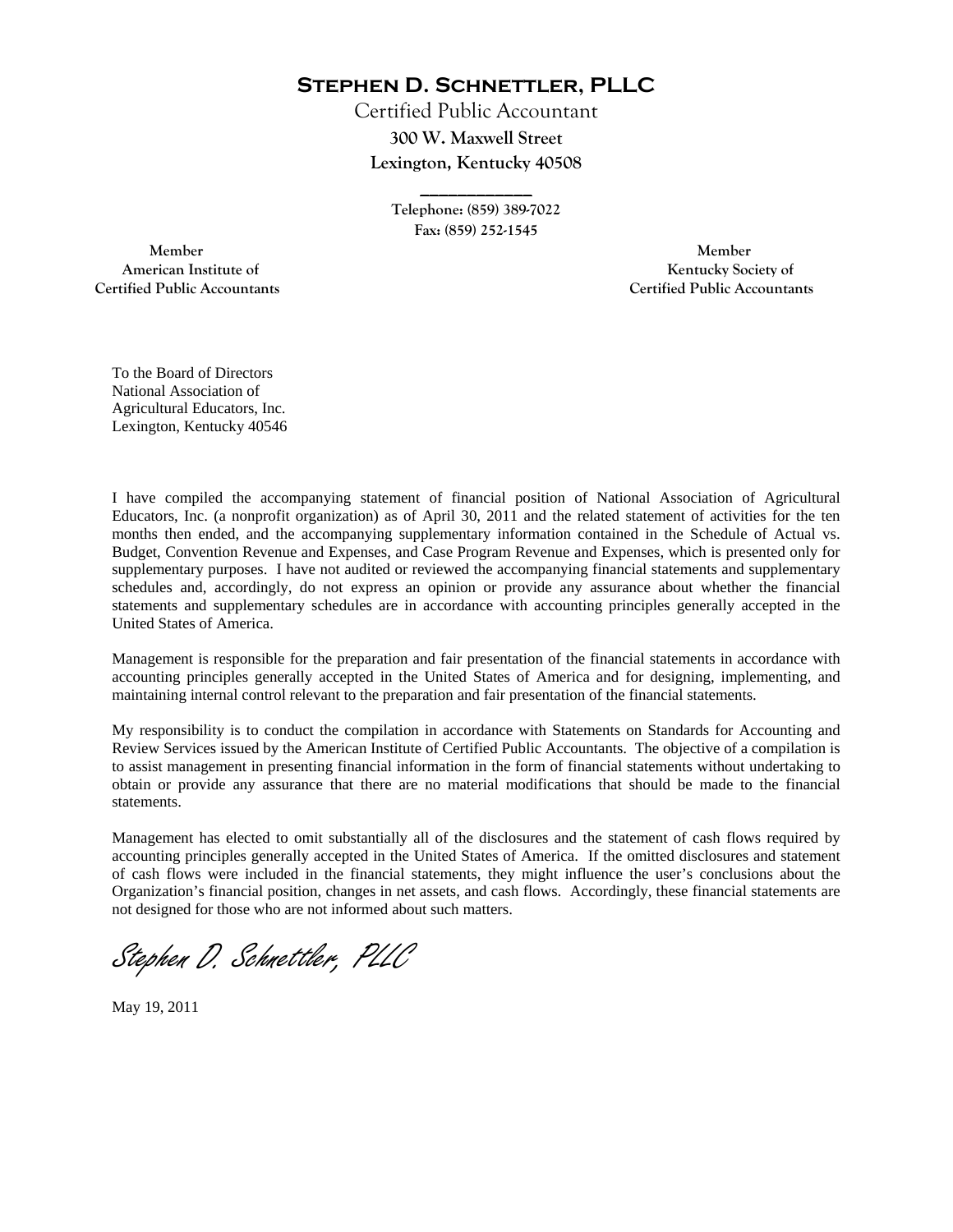# NATIONAL ASSOCIATION OF AGRICULTURAL EDUCATORS, INC. **Statement of Financial Position** April 30, 2011

| $\mathcal{S}$<br>Cash on deposit<br>68,291<br>Cash on deposit - CASE Program<br>50,513<br>Investments - operating fund<br>458,151<br>Investments - life membership fund<br>163,893<br>Investments - reserve fund<br>106,183<br>Accounts receivable<br>108,138<br>Prepaid expenses<br>10,887<br>Property and equipment<br>12,424<br>\$<br><b>TOTAL ASSETS</b><br>978,480<br><b>LIABILITIES AND NET ASSETS</b><br><b>LIABILITIES</b><br>\$<br>Accounts payable<br>20,332<br>Accrued leave payable<br>21,314<br>Other current liabilities<br>6,503<br><b>TOTAL LIABILITIES</b><br>48,149<br><b>NET ASSETS</b><br>Unrestricted net assets:<br>Current operation<br>643,412<br>Board designated for special purposes<br>123,128<br>Temporarily restricted net assets<br>1,909<br><b>CASE Project</b><br>161,882<br><b>TOTAL NET ASSETS</b><br>930,331<br>\$<br>TOTAL LIABILITIES AND NET ASSETS<br>978,480 | <b>ASSETS</b> |  |
|-------------------------------------------------------------------------------------------------------------------------------------------------------------------------------------------------------------------------------------------------------------------------------------------------------------------------------------------------------------------------------------------------------------------------------------------------------------------------------------------------------------------------------------------------------------------------------------------------------------------------------------------------------------------------------------------------------------------------------------------------------------------------------------------------------------------------------------------------------------------------------------------------------|---------------|--|
|                                                                                                                                                                                                                                                                                                                                                                                                                                                                                                                                                                                                                                                                                                                                                                                                                                                                                                       |               |  |
|                                                                                                                                                                                                                                                                                                                                                                                                                                                                                                                                                                                                                                                                                                                                                                                                                                                                                                       |               |  |
|                                                                                                                                                                                                                                                                                                                                                                                                                                                                                                                                                                                                                                                                                                                                                                                                                                                                                                       |               |  |
|                                                                                                                                                                                                                                                                                                                                                                                                                                                                                                                                                                                                                                                                                                                                                                                                                                                                                                       |               |  |
|                                                                                                                                                                                                                                                                                                                                                                                                                                                                                                                                                                                                                                                                                                                                                                                                                                                                                                       |               |  |
|                                                                                                                                                                                                                                                                                                                                                                                                                                                                                                                                                                                                                                                                                                                                                                                                                                                                                                       |               |  |
|                                                                                                                                                                                                                                                                                                                                                                                                                                                                                                                                                                                                                                                                                                                                                                                                                                                                                                       |               |  |
|                                                                                                                                                                                                                                                                                                                                                                                                                                                                                                                                                                                                                                                                                                                                                                                                                                                                                                       |               |  |
|                                                                                                                                                                                                                                                                                                                                                                                                                                                                                                                                                                                                                                                                                                                                                                                                                                                                                                       |               |  |
|                                                                                                                                                                                                                                                                                                                                                                                                                                                                                                                                                                                                                                                                                                                                                                                                                                                                                                       |               |  |
|                                                                                                                                                                                                                                                                                                                                                                                                                                                                                                                                                                                                                                                                                                                                                                                                                                                                                                       |               |  |
|                                                                                                                                                                                                                                                                                                                                                                                                                                                                                                                                                                                                                                                                                                                                                                                                                                                                                                       |               |  |
|                                                                                                                                                                                                                                                                                                                                                                                                                                                                                                                                                                                                                                                                                                                                                                                                                                                                                                       |               |  |
|                                                                                                                                                                                                                                                                                                                                                                                                                                                                                                                                                                                                                                                                                                                                                                                                                                                                                                       |               |  |
|                                                                                                                                                                                                                                                                                                                                                                                                                                                                                                                                                                                                                                                                                                                                                                                                                                                                                                       |               |  |
|                                                                                                                                                                                                                                                                                                                                                                                                                                                                                                                                                                                                                                                                                                                                                                                                                                                                                                       |               |  |
|                                                                                                                                                                                                                                                                                                                                                                                                                                                                                                                                                                                                                                                                                                                                                                                                                                                                                                       |               |  |
|                                                                                                                                                                                                                                                                                                                                                                                                                                                                                                                                                                                                                                                                                                                                                                                                                                                                                                       |               |  |
|                                                                                                                                                                                                                                                                                                                                                                                                                                                                                                                                                                                                                                                                                                                                                                                                                                                                                                       |               |  |
|                                                                                                                                                                                                                                                                                                                                                                                                                                                                                                                                                                                                                                                                                                                                                                                                                                                                                                       |               |  |
|                                                                                                                                                                                                                                                                                                                                                                                                                                                                                                                                                                                                                                                                                                                                                                                                                                                                                                       |               |  |
|                                                                                                                                                                                                                                                                                                                                                                                                                                                                                                                                                                                                                                                                                                                                                                                                                                                                                                       |               |  |
|                                                                                                                                                                                                                                                                                                                                                                                                                                                                                                                                                                                                                                                                                                                                                                                                                                                                                                       |               |  |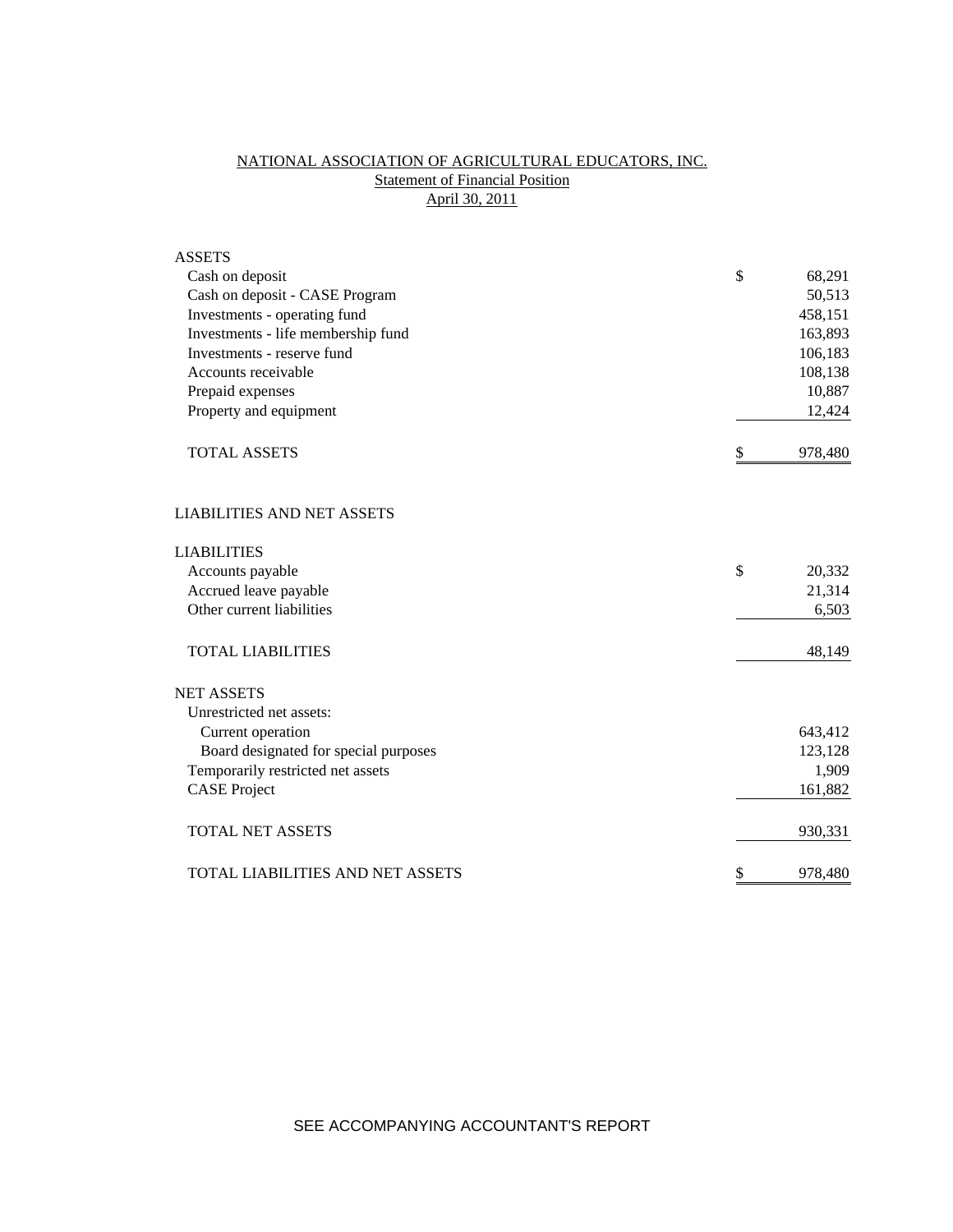### NATIONAL ASSOCIATION OF AGRICULTURAL EDUCATORS, INC. **Statement of Activities** For the Ten Months Ended April 30, 2011

|                                       |         | Unrestricted |    |            |             |         |            |               |
|---------------------------------------|---------|--------------|----|------------|-------------|---------|------------|---------------|
|                                       | Current |              |    | Board      | Temporarily |         | CASE       |               |
|                                       |         | Operations   |    | Designated | Restricted  | Project |            | Total         |
| Revenue, Gains and Losses             |         |              |    |            |             |         |            |               |
| Membership dues                       | \$      | 376,115      | \$ | 4,320      | \$          | \$      |            | \$<br>380,435 |
| Convention registration               |         | 99,693       |    |            |             |         |            | 99,693        |
| Sponsorship and awards                |         | 54,214       |    |            |             |         |            | 54,214        |
| Merchandise sales                     |         | 5,503        |    |            |             |         |            | 5,503         |
| Contributions                         |         |              |    |            | 49          |         |            | 49            |
| Management fees                       |         | 57,657       |    |            |             |         |            | 57,657        |
| Net realized and unrealized           |         |              |    |            |             |         |            |               |
| gains (losses) on securities          |         | 126,338      |    |            |             |         |            | 126,338       |
| Interest and dividends                |         | 8,776        |    |            |             |         |            | 8,776         |
| FFA Foundation projects               |         | 67,115       |    |            |             |         |            | 67,115        |
| CASE Program income                   |         |              |    |            |             |         | 342,850    | 342,850       |
| Other income                          |         | 106,601      |    |            |             |         |            | 106,601       |
| Total Revenue, Gaines and Losses      |         | 902,012      |    | 4,320      | 49          |         | 342,850    | 1,249,231     |
| Net Assets Released from Restrictions |         |              |    |            |             |         |            |               |
| Total Revenue, Gains and Losses       |         |              |    |            |             |         |            |               |
| and Reclassifications                 |         | 902,012      |    | 4,320      | 49          |         | 342,850    | 1,249,231     |
| <b>Expenses</b>                       |         |              |    |            |             |         |            |               |
| General expenses                      |         | 545,244      |    |            |             |         |            | 545,244       |
| FFA Foundation projects               |         | 64,264       |    |            |             |         |            | 64,264        |
| <b>CASE</b> Program expenses          |         | ÷            |    |            |             |         | 492,173    |               |
| Convention expenses                   |         | 120,158      |    |            |             |         |            | 120,158       |
| Total expenses                        |         | 729,666      |    |            |             |         | 492,173    | 729,666       |
| INCREASE (DECREASE) IN NET ASSETS     |         | 172,346      |    | 4,320      | 49          |         | (149, 323) | 27,392        |
| NET ASSETS AT BEGINNING OF PERIOD     |         | 471,066      |    | 118,808    | 1,860       |         | 311,205    | 902,939       |
| NET ASSETS AT END OF PERIOD           | \$      | 643,412      | \$ | 123,128    | 1,909<br>\$ | \$      | 161,882    | \$<br>930,331 |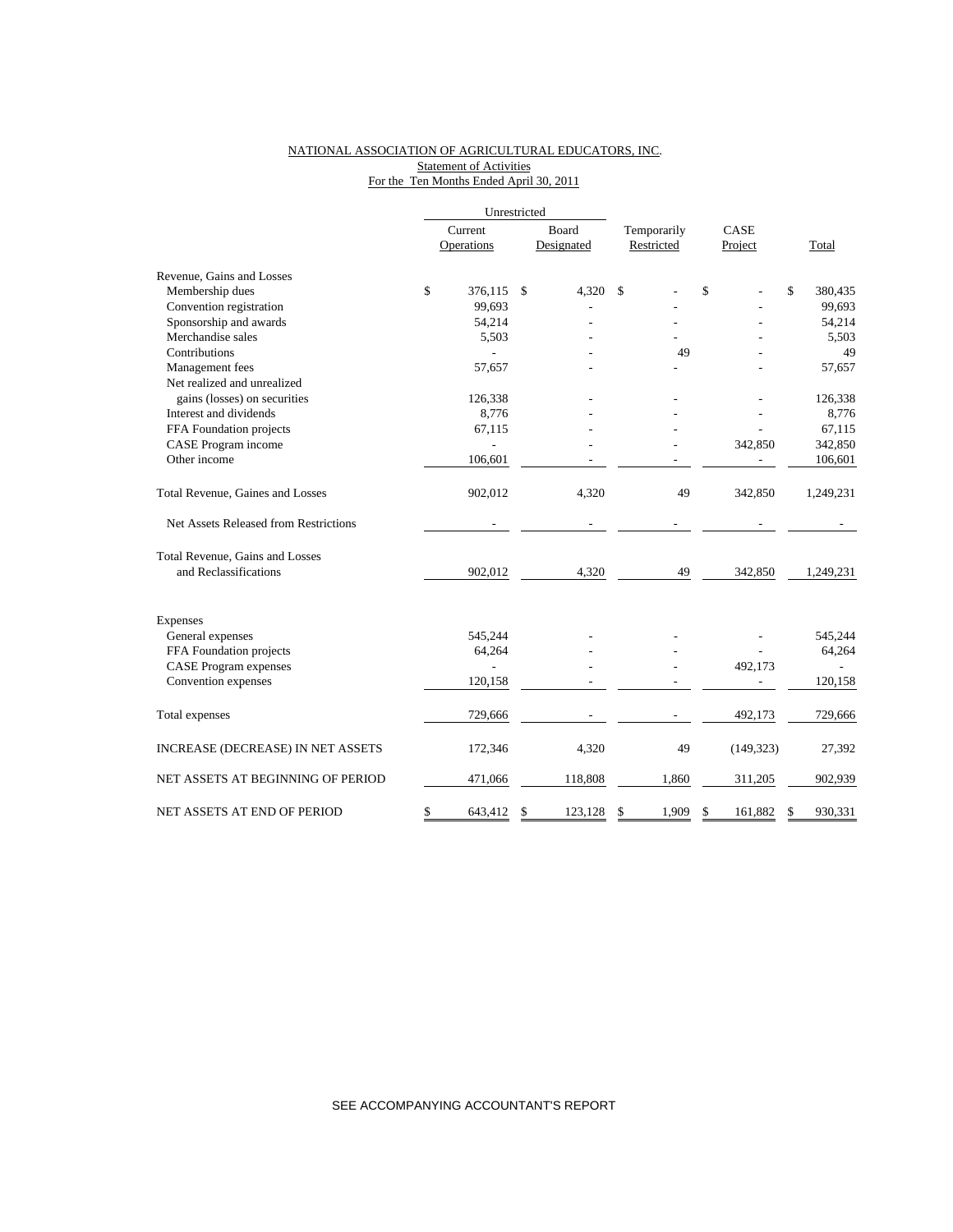### NATIONAL ASSOCIATION OF AGRICULTURAL EDUCATORS, INC. Schedule of Actual vs. Budget<br>For the One and Ten Months Ended April 30, 2011

|                                     | <b>MONTH</b><br><b>MONTH</b><br><b>ACTUAL</b><br><b>BUDGET</b> |                          | <b>MONTH</b><br><b>SVARIANCE</b> | YEAR TO DATE<br><b>ACTUAL</b> | <b>YEAR</b><br><b>BUDGET</b> | <b>YEAR</b><br><b>SVARIANCE</b> |  |
|-------------------------------------|----------------------------------------------------------------|--------------------------|----------------------------------|-------------------------------|------------------------------|---------------------------------|--|
| REVENUE<br>Member dues              | \$<br>30,300                                                   | $\mathbf{s}$<br>32,438   | \$                               | 359,935                       | <sup>\$</sup><br>389,250     | s<br>(29.315)                   |  |
| Corporate membership dues           |                                                                |                          | $(2,138)$ \$                     |                               |                              |                                 |  |
| <b>NSTA Dues</b>                    | ÷,                                                             | 2,375<br>ä,              | (2,375)                          | 20,500<br>832                 | 28,500<br>L                  | (8,000)<br>832                  |  |
| Delmar scholarships                 |                                                                | 625                      | (625)                            |                               | 7,500                        | (7,500)                         |  |
| Foundation management fees          |                                                                | 2,417                    | (2, 417)                         | 57,657                        | 29,000                       | 28,657                          |  |
| MBNA affinity credit card program   |                                                                |                          |                                  |                               |                              |                                 |  |
| Toyota vehicle lease management fee |                                                                |                          |                                  | ÷,                            |                              |                                 |  |
| Interest and dividends              | 8                                                              | 500                      | (492)                            | 5,769                         | 6,000                        | (231)                           |  |
| Net realized and unrealized         |                                                                |                          |                                  |                               |                              |                                 |  |
| gains (losses) on securities        | 17,002                                                         | 1,250                    | 15,752                           | 126,338                       | 15,000                       | 111,338                         |  |
| Merchandise sales                   | 54                                                             | 708                      | (654)                            | 5,503                         | 8,500                        | (2,997)                         |  |
| Investment income, Life Fund        | 93                                                             | 125                      | (32)                             | 3,007                         | 1,500                        | 1,507                           |  |
| Contributions, Legislative Fund     |                                                                | ÷,                       | ÷,                               | 49                            |                              | 49                              |  |
| Miscellaneous income                |                                                                |                          |                                  | 6,000                         |                              | 6,000                           |  |
| National Teach Ag Campaign          | 6,121                                                          |                          | 6,121                            | 38,875                        |                              | 38,875                          |  |
| Teacher crisis fund                 |                                                                |                          |                                  | 1,732                         |                              | 1,732                           |  |
| Risk management education           |                                                                |                          |                                  |                               |                              | $\sim$                          |  |
| AEM business manager stipend        |                                                                | 333                      | (333)                            |                               | 4,000                        | (4,000)                         |  |
| Lifetime achievement awards         |                                                                | 279                      | (279)                            |                               | 3,350                        | (3,350)                         |  |
| GMAC SmartEdge program              |                                                                | 3,417                    | (3, 417)                         | $\overline{\phantom{a}}$      | 41,000                       | (41,000)                        |  |
| Webinar revenue                     |                                                                | 1,367                    | (1, 367)                         |                               | 16,400                       | (16, 400)                       |  |
| DuPont Agrisciense                  | 2,583                                                          |                          | 2,583                            | 23,439                        |                              | 23,439                          |  |
| FFA Foundation project - TTTK       | ÷,                                                             | 4,025                    | (4,025)                          | 39,157                        | 48,300                       | (9, 143)                        |  |
| FFA Foundation project - OPAP       |                                                                | 997                      | (997)                            | 4,305                         | 11,965                       | (7,660)                         |  |
| FFA Foundation project - OMSP       |                                                                | 946                      | (946)                            | 7,009                         | 11,350                       | (4, 341)                        |  |
| FFA Foundation project - OT         |                                                                | 997                      | (997)                            | 5,898                         | 11,965                       | (6,067)                         |  |
| FFA Foundation project - OYM        |                                                                | 946                      | (946)                            | 5,952                         | 11,350                       | (5,398)                         |  |
| FFA Foundation project - Greenhouse |                                                                | ٠                        | ٠                                | $\overline{\phantom{a}}$      |                              |                                 |  |
| FFA Foundation teacher workshop     |                                                                |                          |                                  | 1,098                         |                              | 1,098                           |  |
| FFA Foundation internet café        |                                                                |                          | ä,                               | 2,484                         |                              | 2,484                           |  |
| FFA Foundation Pfizer classroom     |                                                                |                          |                                  | 1,212                         |                              | 1,212                           |  |
| CASE program net income             | 4,933                                                          |                          | 4,933                            | (149, 323)                    |                              | (149, 323)                      |  |
| Convention net income               |                                                                | 4,767                    | (4,767)                          | 69,472                        | 50,209                       | 19,263                          |  |
| <b>TOTAL REVENUE</b>                | 61,094                                                         | 58,512                   | 2,582                            | 636,900                       | 695,139                      | (58, 239)                       |  |
|                                     |                                                                |                          |                                  |                               |                              |                                 |  |
| <b>EXPENSES</b>                     |                                                                |                          |                                  |                               |                              |                                 |  |
| Salaries                            | 22,637                                                         | 21,666                   | 971                              | 228,249                       | 259,994                      | (31, 745)                       |  |
| Taxes and benefits                  | 4,416                                                          | 5,546                    | (1, 130)                         | 52,922                        | 66,551                       | (13, 629)                       |  |
| Computer service                    | 750                                                            | 83                       | 667                              | 3,259                         | 1,000                        | 2,259                           |  |
| Telephone                           | 412                                                            | 333                      | 79                               | 3,827                         | 4,000                        | (173)                           |  |
| Accounting                          | 475                                                            | 1,033                    | (558)                            | 11,750                        | 12,400                       | (650)                           |  |
| Depreciation                        | 385                                                            | 583                      | (198)                            | 3,859                         | 7,000                        | (3, 141)                        |  |
| Rent                                | ÷                                                              | 625                      | (625)                            | 7,500                         | 7,500                        |                                 |  |
| Insurance                           | 382                                                            | 500                      | (118)                            | 4,831                         | 6,000                        | (1, 169)                        |  |
| Legal                               | $\bar{a}$                                                      | 83                       | (83)                             | 1,744                         | 1,000                        | 744                             |  |
| Office Supplies                     | 936                                                            | 417                      | 519                              | 5,027                         | 5,000                        | 27                              |  |
| Bank charges and investment fees    | ٠                                                              | $\,$ 8 $\,$              | (8)                              | $\sim$                        | 100                          | (100)                           |  |
| Printing, general                   | 322                                                            | 417                      | (95)                             | 3,340                         | 5,000                        | (1,660)                         |  |
| Staff training                      | 30                                                             | 83                       | (53)                             | 54                            | 1,000                        | (946)                           |  |
| Taxes and licenses                  |                                                                | 5                        | (5)                              | 82                            | 60                           | 22                              |  |
| Membership and contributions        | 770                                                            | 1,250                    | (480)                            | 19,927                        | 15,000                       | 4,927                           |  |
| Travel, staff                       | 2,719                                                          | 1,856                    | 863                              | 14,408                        | 22,275                       | (7, 867)                        |  |
| Promotion and marketing             |                                                                | 2,083                    | (2,083)                          | 7,707                         | 25,000                       | (17, 293)                       |  |
| Merchandise and diaries             |                                                                | 833                      | (833)                            | 3,231                         | 10,000                       | (6,769)                         |  |
| Photocopying                        |                                                                | 8                        | (8)                              | 210                           | 100                          | 110                             |  |
| Postage, general                    | 169                                                            | 333                      | (164)                            | 4,892                         | 4,000                        | 892                             |  |
| Professional liability insurance    |                                                                | 3,093                    | (3,093)                          | 37,415                        | 37,110                       | 305                             |  |
| Public relations                    | (48)                                                           | 42                       | (90)                             | $\sqrt{2}$                    | 500                          | (498)                           |  |
| Scholarships                        |                                                                | 938                      | (938)                            | 12,000                        | 11,250                       | 750                             |  |
| Travel, regional secretaries        |                                                                | 833                      | (833)                            | 5,638                         | 10,000                       | (4, 362)                        |  |
| Travel, board of directors          | 5,446                                                          | 2,917                    | 2,529                            | 22,973                        | 35,000                       | (12,027)                        |  |
| Nat'l Teach Ag Campaign             | 6,704                                                          |                          | 6,704                            | 46,298                        |                              | 46,298                          |  |
| FFA Foundation project - TTTK       | ÷,                                                             | 4,025                    | (4,025)                          | 36,846                        | 48,300                       | (11, 454)                       |  |
| FFA Foundation project - OPAP       | ٠                                                              | 997                      | (997)                            | 4,305                         | 11,965                       | (7,660)                         |  |
| FFA Foundation project - OMSP       |                                                                | 946                      | (946)                            | 7,009                         | 11,350                       | (4, 341)                        |  |
| FFA Foundation project - OT         |                                                                | 997                      | (997)                            | 5,750                         | 11,965                       | (6,215)                         |  |
| FFA Foundation project - OYM        |                                                                | 946                      | (946)                            | 5,552                         | 11,350                       | (5,798)                         |  |
| FFA Foundation project - Greenhouse |                                                                | $\overline{\phantom{a}}$ |                                  | $\overline{\phantom{a}}$      | ÷                            | ۰                               |  |
| FFA Foundation project - LAA        |                                                                |                          |                                  | 155                           | ä,                           | 155                             |  |
| FFA Foundation project - Smart Edge |                                                                |                          |                                  | 400                           | ä,                           | 400                             |  |
| FFA Foundation teacher workshop     |                                                                |                          |                                  | 216                           |                              | 216                             |  |
| FFA Foundation internet café        |                                                                |                          | ÷                                | 2,484                         | ÷,                           | 2,484                           |  |
| FFA Teachers world                  |                                                                |                          |                                  | 1,547                         |                              |                                 |  |

(Continued)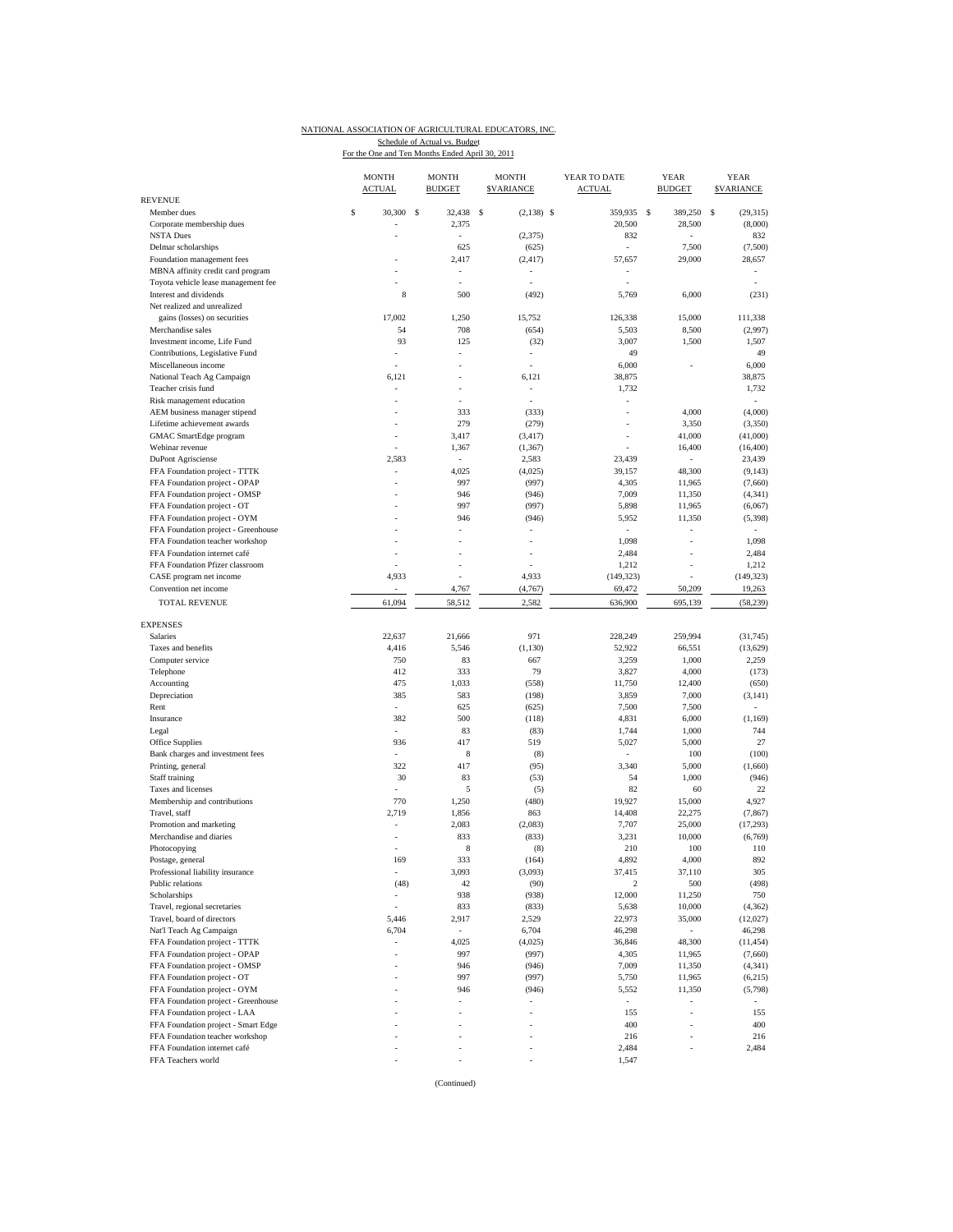## NATIONAL ASSOCIATION OF AGRICULTURAL EDUCATORS, INC.

Schedule of Actual vs. Budget<br>For the One and Ten Months Ended April 30, 2011

|                                 | <b>MONTH</b>  | <b>MONTH</b>             | <b>MONTH</b>             | YEAR TO DATE  | <b>YEAR</b>              | <b>YEAR</b>      |
|---------------------------------|---------------|--------------------------|--------------------------|---------------|--------------------------|------------------|
|                                 | <b>ACTUAL</b> | <b>BUDGET</b>            | <b>SVARIANCE</b>         | <b>ACTUAL</b> | <b>BUDGET</b>            | <b>SVARIANCE</b> |
| Lifeteime acheivement           | ٠             | 279                      | (279)                    |               | 3,350                    | (3,350)          |
| DuPont Agriscience              | 6.620         | $\overline{\phantom{a}}$ | 6.620                    | 22.500        |                          | 22,500           |
| GMAC SmartEdge program          | ٠             | 833                      | (833)                    |               | 10,000                   | (10,000)         |
| NPS expense                     | ۰.            | 667                      | (667)                    | 7,378         | 8,000                    | (622)            |
| Webinar expense                 | 99            | 292                      | (193)                    | 891           | 3,500                    | (2,609)          |
| Teacher crisis fund             | ٠             | ٠                        | ۰                        | 3.000         | 8,000                    | (5,000)          |
| Communities of practice expense | ٠             | ٠                        | ۰                        | 9,239         | ٠                        | 9,239            |
| Substitute teacher hire behinds | ۰.            | 333                      | (333)                    |               | 4,000                    | (4,000)          |
| NSTA dues                       | ٠             | ٠                        | $\overline{\phantom{a}}$ | 896           | $\overline{\phantom{a}}$ | 896              |
| Miscellaneous                   | -             |                          |                          | 195           |                          | 195              |
| <b>TOTAL EXPENSES</b>           | 53,224        | 55,883                   | (2,659)                  | 609,508       | 678,620                  | (70, 659)        |
| <b>NET INCOME (LOSS)</b>        | 7,870         | 2,629                    | 5,241<br>S               | 27,392<br>s   | 16,519<br>£.             | 12,420<br>s      |

SEE ACCOMPANYING ACCOUNTANT'S REPORT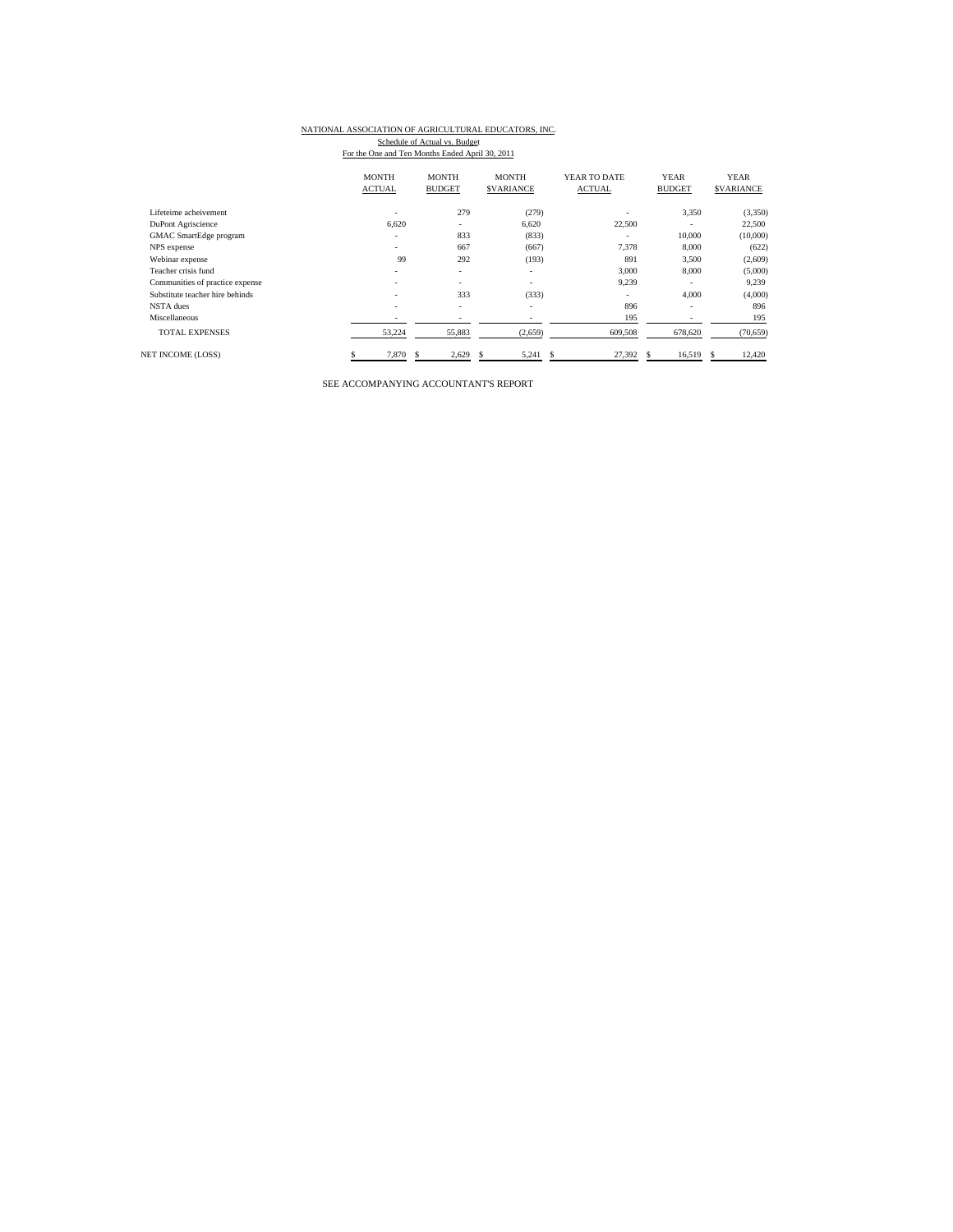### NATIONAL ASSOCIATION OF AGRICULTURAL EDUCATORS, INC. Schedule of Convention Revenue and Expenses

For the One and Ten Months Ended April 30, 2011

|                                           | <b>MONTH</b>             |    | <b>MONTH</b>   | <b>MONTH</b> |                   | YEAR TO DATE             |               | <b>YEAR</b>              | <b>YEAR</b> |                   |
|-------------------------------------------|--------------------------|----|----------------|--------------|-------------------|--------------------------|---------------|--------------------------|-------------|-------------------|
|                                           | <b>ACTUAL</b>            |    | <b>BUDGET</b>  |              | <b>\$VARIANCE</b> | <b>ACTUAL</b>            |               | <b>BUDGET</b>            |             | <b>\$VARIANCE</b> |
| <b>REVENUE</b>                            |                          |    |                |              |                   |                          |               |                          |             |                   |
| Convention, registration                  | \$                       | \$ | 6.975          | \$           | $(6,975)$ \$      | 99,693                   | $\mathcal{S}$ | 83,699                   | $\mathbf S$ | 15,994            |
| Convention, tickets/workshops             |                          |    |                |              |                   |                          |               |                          |             |                   |
| Convention, trade show                    |                          |    |                |              |                   | 1,500                    |               |                          |             | 1,500             |
| Convention - Ideas Unlimited              |                          |    |                |              |                   |                          |               |                          |             |                   |
| Convention - Teacher Mentor               |                          |    |                |              |                   | 5,000                    |               |                          |             | 5,000             |
| Convention scholarship fund               |                          |    |                |              |                   | 1,813                    |               | 2,000                    |             | (187)             |
| Convention, sponsorships - FFA Foundation |                          |    | 2.083          |              | (2,083)           | 27,410                   |               | 25,000                   |             | 2,410             |
| Convention, host state social             |                          |    | ÷.             |              |                   |                          |               |                          |             |                   |
| Convention, sponsorships                  |                          |    | 2,079          |              | (2,079)           | 54,214                   |               | 24,950                   |             | 29,264            |
| <b>TOTAL REVENUE</b>                      |                          |    | 11,137         |              | (11, 137)         | 189,630                  |               | 135,649                  |             | 53,981            |
| <b>EXPENSES</b>                           |                          |    |                |              |                   |                          |               |                          |             |                   |
| Convention, plaques and trophies          |                          |    | 125            |              | (125)             | 2,077                    |               | 1,500                    |             | 577               |
| Convention, printing                      |                          |    | 167            |              | (167)             | 394                      |               | 2,000                    |             | (1,606)           |
| Convention, miscellaneous                 |                          |    | 83             |              | (83)              | (75)                     |               | 1,000                    |             | (1,075)           |
| Convention, awards                        |                          |    | $\overline{a}$ |              |                   | 8,340                    |               | 9,000                    |             | (660)             |
| Convention, photography                   |                          |    | $\overline{a}$ |              |                   | 72                       |               |                          |             | 72                |
| Conventions, meal functions               |                          |    | 1,000          |              | (1,000)           | 45,878                   |               | 12,000                   |             | 33,878            |
| Convention, promotion and marketing       |                          |    | 83             |              | (83)              |                          |               | 1,000                    |             | (1,000)           |
| Convention, postage and shipping          |                          |    | 167            |              | (167)             | 5,183                    |               | 2,000                    |             | 3,183             |
| Convention, equipment rental              |                          |    | 667            |              | (667)             | 20,139                   |               | 8,000                    |             | 12,139            |
| Convention, workshops                     |                          |    |                |              |                   |                          |               |                          |             |                   |
| Convention, host state social             |                          |    |                |              |                   |                          |               |                          |             |                   |
| Convention, speakers                      |                          |    |                |              |                   |                          |               |                          |             |                   |
| Convention, trade show expense            |                          |    |                |              |                   |                          |               |                          |             |                   |
| Convention, tour expenses                 |                          |    |                |              |                   |                          |               |                          |             |                   |
| Convention, committee expense             |                          |    | 245            |              | (245)             | 2,109                    |               | 2,940                    |             | (831)             |
| Convention, sponsorships - FFA Foundation |                          |    | 2,083          |              | (2,083)           | 7,765                    |               | 25,000                   |             | (17, 235)         |
| Convention, travel/board of directors     |                          |    | 1,000          |              | (1,000)           | 11,586                   |               | 12,000                   |             | (414)             |
| Convention, staff travel                  |                          |    | 750            |              | (750)             | 16,690                   |               | 9,000                    |             | 7,690             |
| Convention, other travel                  |                          |    | $\frac{1}{2}$  |              | ÷,                | $\overline{\phantom{a}}$ |               | $\overline{\phantom{a}}$ |             | $\sim$            |
| <b>TOTAL EXPENSES</b>                     | $\overline{\phantom{a}}$ |    | 6,370          |              | (6,370)           | 120,158                  |               | 85,440                   |             | 34,718            |
| NET INCOME (LOSS)                         | \$                       |    | \$<br>4,767    | \$           | (4,767)           | \$<br>69,472             | \$            | 50,209                   | S           | 19,263            |